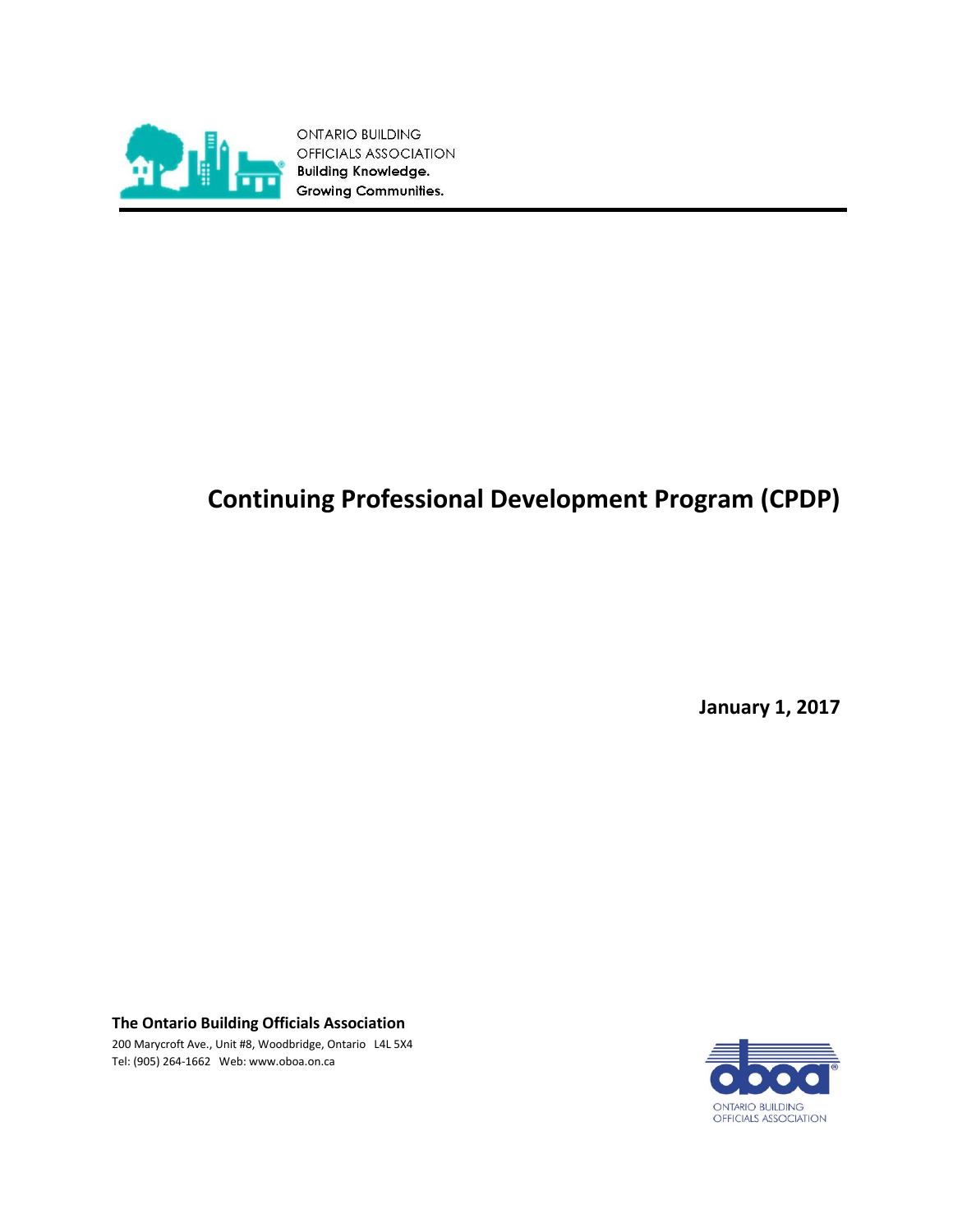

# **INTRODUCTION**

The OBOA Board of Directors approved an enhanced Certification Program for its Members with an implementation date of January 1, 2014. The beginning of this enhanced Certification Program also coincided with the start of a new Maintenance Cycle. The current Maintenance Cycle is a 3 year term and this cycle ends on December 31, 2016.

In light of the enhanced program Certification Program, the Board of Directors, through the Certification Committee has undertaken a review of the current Maintenance Program to ensure that it aligns with the Certification Program and OBOA Strategic Plan. Updates are common for professional organizations to ensure members continue with current trends.

Continued education and training is key to maintaining a Building Officials knowledge base and demonstrates the professionalism and commitment to new education and increased knowledge. The public, employers, the Ministry of Municipal Affairs (MMA) and our colleagues in the industry expect and deserve that building officials remain relevant and are providing high levels of competency for the protection of the public. It is intended that an enhanced Maintenance Program would remain mandatory for all OBOA Certified Building Code Officials (CBCO).

A meaningful and relevant maintenance program is crucial to meeting the objectives of the OBOA Strategic Plan 2016+ in several of the identified strategic priorities and to maintain provincial qualifications.

The goal of the OBOA's certification and maintenance programs is to offer professional programs that provide assurance of building officials' qualifications. Municipalities across Ontario rely on the CBCO certification to ensure that building departments have the best qualifications and that staff's knowledge and competency remain current.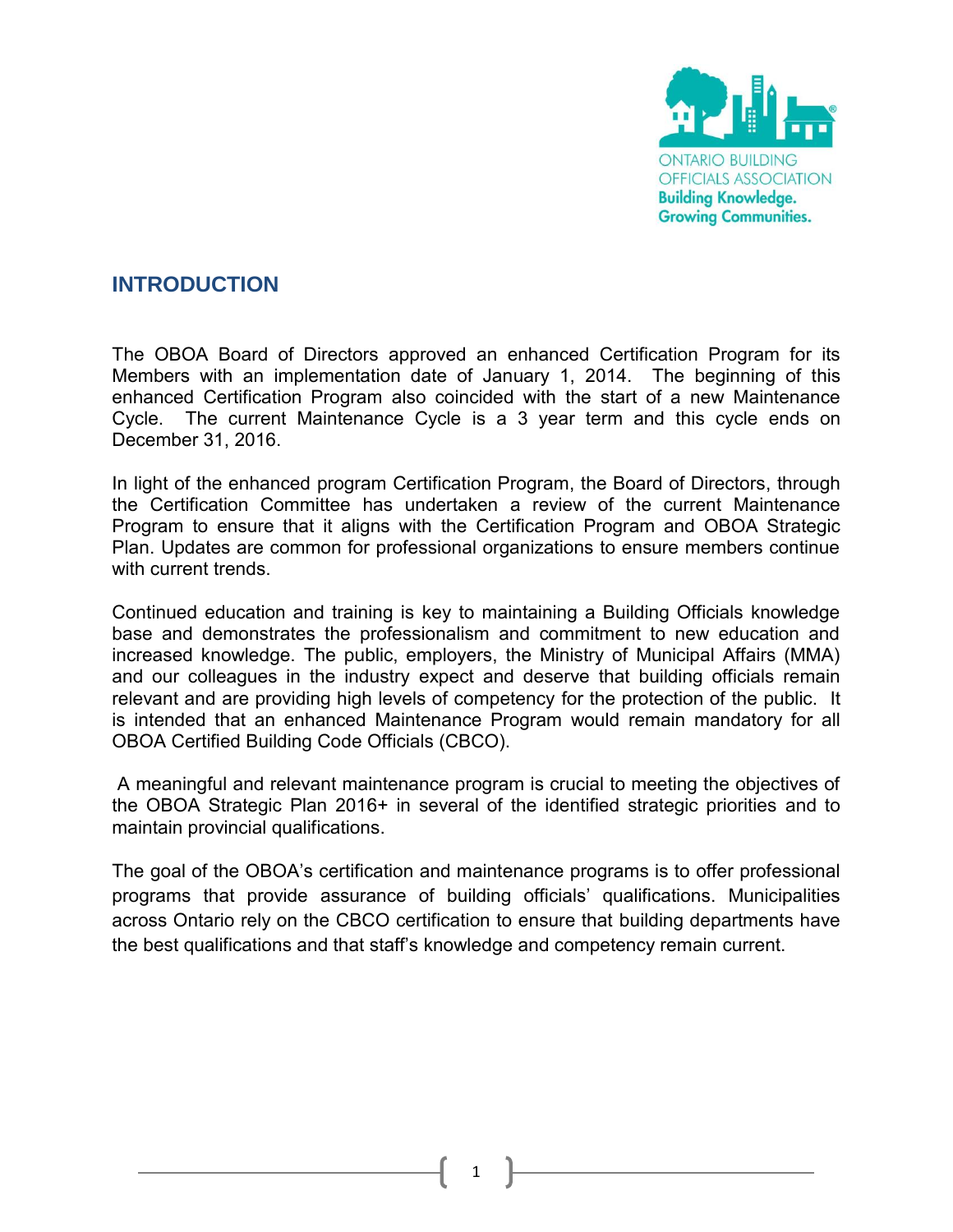

## **CURRENT PROGRAM**

The current Maintenance Program requires a Certified Member to acquire 30 points over a three year Maintenance Cycle. Points are based on a formula of one hour of recognized professional development being equivalent to one Maintenance point.

On the completion of a code training course or attendance at a workshop, AMTS or seminar, the Member submits verification to the OBOA office for recognition of points earned.

It has become apparent that the current program is outdated with respect to the number of points, or credits that are required as well as the types of training that should be considered as counting towards a building officials' continuous training and learning.

## **NEW PROGRAM**

In order to further align with the enhanced OBOA Certification Program, as well as with other professional programs in the building industry, the current Maintenance Program is being revised to a continuing education type of system. The new program is entitled Continuing Professional Development Program (CPDP).

The requirements of this program over a 3 year cycle are:

| <b>Type of Member</b>                 | <b>Number of Credits</b> |
|---------------------------------------|--------------------------|
| <b>CBCO/BCQ Government, Associate</b> | 60                       |
| or Life Member (non Retired)          |                          |
| <b>CBCO/BCQ Retired Member</b>        | n/a                      |
| <b>Student Member</b>                 | n/a                      |

The increase in the required number of credits from the previous system is felt to be more appropriate in terms of acquiring and maintaining the necessary knowledge base to effectively and professionally perform the requirements and responsibilities of a building official in Ontario.

One CPDP credit is equivalent to one hour of training or learning with a maximum of 6 credits allowed to be earned in a single day event. Similar to the Certification Program, credits must come from a combination of technical and occupational skills categories.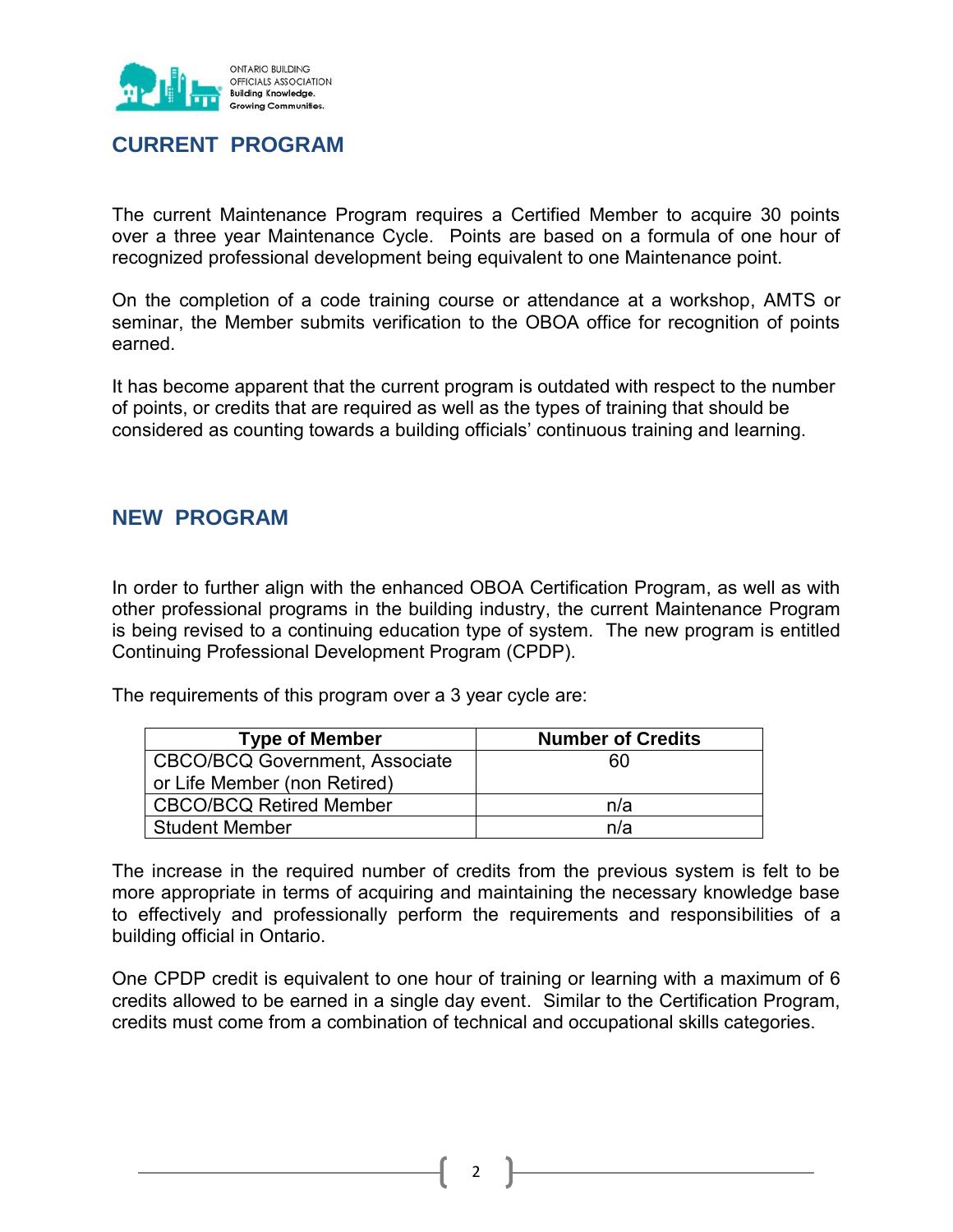

Due to the nature of the building code business with code updates, provincial initiatives, code cycles and legal precedents, a portion of these credits will also be directly targeted in specific fields of study. These will specifically be divided into three groups:

**Structured Learning Credits** – Credits earned in this category are considered organized training, courses or events. One CPDP credit is equivalent to one hour of training or learning. A minimum of 50% of the required credits must be Structured Learning Credits. These programs must be a minimum of one hour in length and proof of attendance must be provided. Acceptable proof of attendance can include a certificate, a diploma, a letter of attendance from the provider, etc.

Example of Structured Learning Credits:

- Technical Learning (OBOA education courses, college or university courses, lectures, Lunch & Learns, seminars, workshops, AMTS);
- Occupational Skills Training;
- Distance education courses/training related to the building industry; and
- Presentations & Teaching.

**Independent Learning Credits** – Credits earned in this category are considered to include learning or training activities completed or attended outside of a classroom. Official proof of independent learning credits will not be required. A member will have to self-track these credits on the "Individual Reporting Form" available on the OBOA website.

Examples of Independent Learning Credits include:

- Committee Meetings;
- Chapter Meetings;
- Meetings for Associations related to the Building Industry;
- Professional Writing;
- Reading;
- Site Tours;
- Mentoring.

**Occupational Skills Training** – Credits earned in this category are considered to be soft skill-based courses related to job performance such as report writing, communication skills, conflict resolution, customer service, etc. A minimum of 12 credits must be Occupational Skills Training Credits. These credits can be earned through Structured or Independent Learning.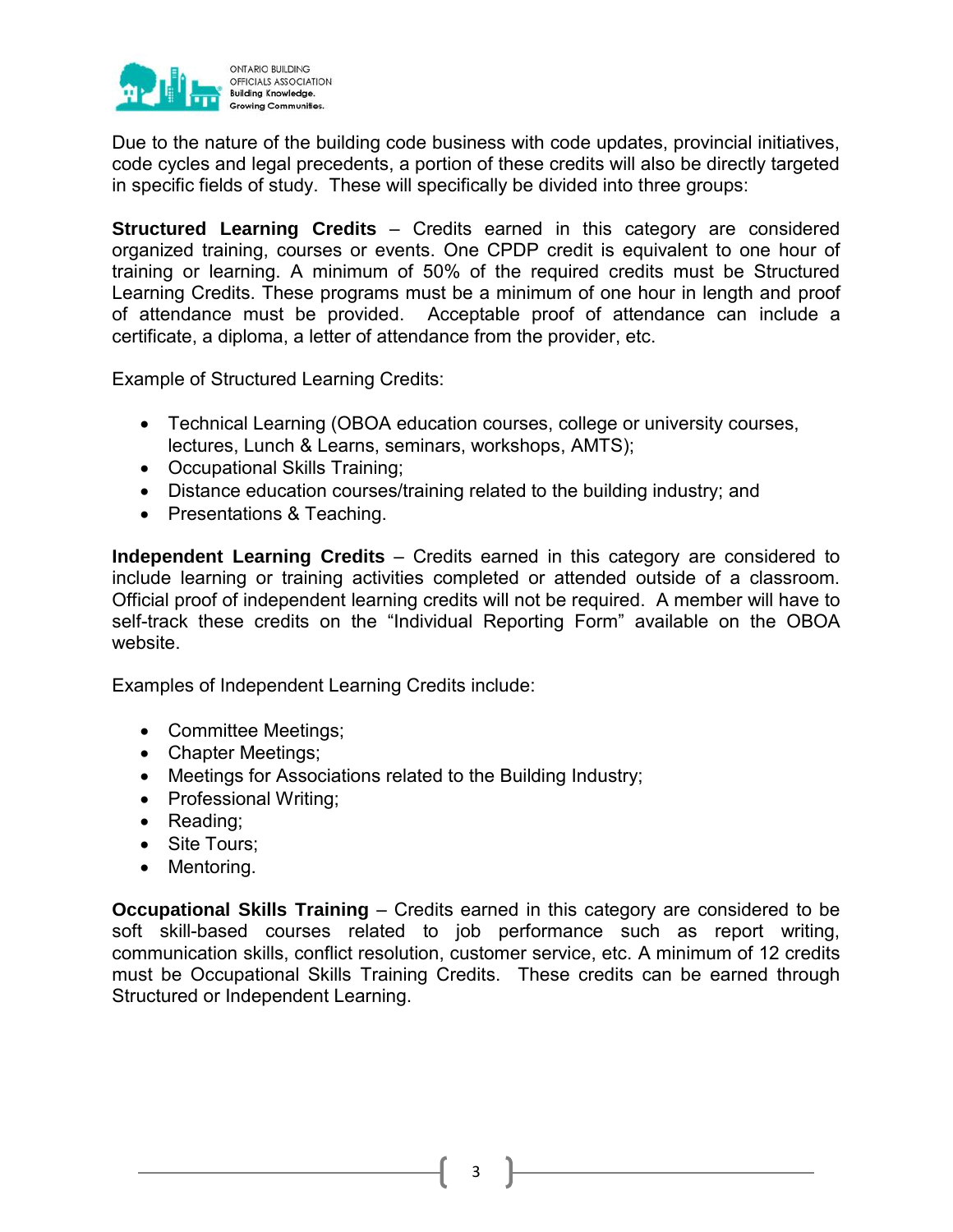

#### **How Credits Are Tracked**

A member will be required to continuously track total credits earned in any reporting cycle by self-reporting on the OBOA website.

The OBOA will randomly audit 1-3% of its certified members by asking for proof of total credits earned (as outlined for each type of credit). This audit will be done by the Certification and Review Committee by the end of February following a completed cycle.

The new CPDP will ensure members maintain consistently high levels of training and competency. Together with technical and 'soft' skills training a building official achieves a more balanced professional level of competency increasing a building officials' knowledge base that is, recognized by government, the public and employers.

| <b>Structured Learning Credits</b>                                                         |                                                                                                                                                                                                    |                                                                                                                                                                                                                                                                         |
|--------------------------------------------------------------------------------------------|----------------------------------------------------------------------------------------------------------------------------------------------------------------------------------------------------|-------------------------------------------------------------------------------------------------------------------------------------------------------------------------------------------------------------------------------------------------------------------------|
| <b>Type of Learning</b><br><b>Credits</b>                                                  | <b>Description</b>                                                                                                                                                                                 | Minimum/Maximum<br><b>Credit Requirements*</b>                                                                                                                                                                                                                          |
| <b>Total Structured</b><br><b>Credits</b>                                                  | All structured learning<br>credits require proof of<br>participation.<br><b>Structured learning</b><br>credits are credits<br>earned for training<br>directly related to the<br>building industry. | A minimum of 30 credits<br>per cycle or 50% of the<br>required credits if the cycle<br>is prorated<br>A minimum of 3 credits<br>must be acquired through a<br>form directed at identifying<br>revisions to the code where<br>a code cycle falls within a<br>CPDP cycle, |
| OBOA/College/University<br>Courses, AMTS,<br>Conferences, Lectures,<br>Seminars, Workshops | Organized educational<br>training sessions related<br>to the building industry.                                                                                                                    | $\mathbf 1$<br>credit<br>hour<br>οf<br>per<br>learning.<br>Maximum 30 credits<br>per<br>course/conference.                                                                                                                                                              |
| <b>Distance Education</b>                                                                  | Webinars, courses, and<br>online education<br>modules.                                                                                                                                             | Maximum 30 credits<br>per<br>course.                                                                                                                                                                                                                                    |
| In-Person Learning                                                                         | Lectures, Seminars,<br>Workshops, OBOA,<br><b>College or University</b><br>Courses                                                                                                                 | 30 credits<br>Maximum<br>per<br>course.                                                                                                                                                                                                                                 |

The following are the credit requirements under the new program:

\*members certified during the cycle will have maximum/minimum limits pro-rated based on certification date (see FAQ #11).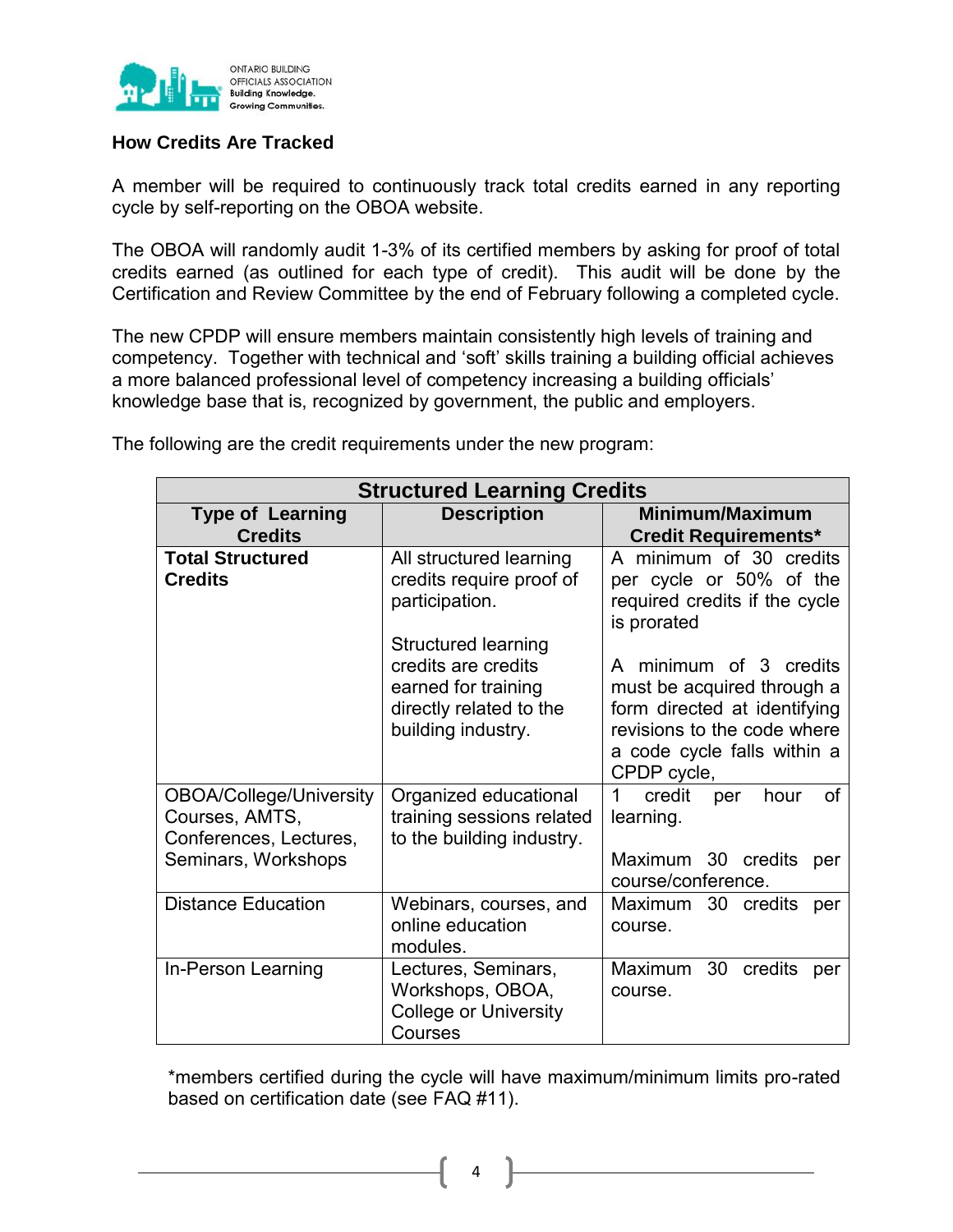

| <b>ONTARIO BUILDING</b>     |  |
|-----------------------------|--|
| OFFICIALS ASSOCIATION       |  |
| <b>Building Knowledge.</b>  |  |
| <b>Growing Communities.</b> |  |

| <b>Independent Learning Credits</b>                |                                                                                                                                                                                                                              |                                                                                                                                                                                                                           |
|----------------------------------------------------|------------------------------------------------------------------------------------------------------------------------------------------------------------------------------------------------------------------------------|---------------------------------------------------------------------------------------------------------------------------------------------------------------------------------------------------------------------------|
| <b>Type of Learning</b><br><b>Credits</b>          | <b>Description</b>                                                                                                                                                                                                           | <b>Minimum/Maximum Credit</b><br>Requirements*                                                                                                                                                                            |
| <b>Total Independent</b><br><b>Credits</b>         | <b>Independent Learning</b><br>Credits are self-reported<br>on the OBOA "Activity<br>Reporting Form".                                                                                                                        | Maximum 30 per cycle.                                                                                                                                                                                                     |
| <b>OBOA</b><br>Board/Committee/Chapter<br>Meetings | Attendance at OBOA<br>related meetings.                                                                                                                                                                                      | Maximum 15 per cycle<br>One credit is equivalent to<br>one hour of meeting time.                                                                                                                                          |
| <b>Committee Meetings</b>                          | Attendance at<br>committee meetings as<br>a member of an<br>organized group which<br>relates to the building<br>industry.                                                                                                    | Maximum 15 per cycle.<br>One credit is equivalent to<br>one hour of meeting time.                                                                                                                                         |
| Mentor                                             | Acting as a mentor to<br>intern<br>building<br>an<br>official.                                                                                                                                                               | Maximum 15 per cycle.<br>One credit is equivalent to<br>one hour of mentoring.                                                                                                                                            |
| <b>Professional Writing</b>                        | A written article related<br>to the building industry<br>that has been prepared<br>by a member and is<br>published<br>for<br>the<br>purpose of educating<br>others.                                                          | <b>Maximum</b><br>credits<br>10<br>per<br>cycle.<br><b>Credits</b><br>earned<br>will<br>be<br>assessed by the Certification<br>and Maintenance Committee<br>based on the article written.                                 |
| Reading                                            | Includes the reading of<br>books or journal which<br>related<br>to<br>the<br>are<br>building industry.<br>A<br>summary of the reading<br>will be required to be<br>provided<br>the<br>on<br>Individual<br>Reporting<br>Form. | <b>Maximum</b><br>5 <sub>5</sub><br>credits<br>per<br>cycle.<br><b>Credits</b><br>earned<br>will<br>be<br>assessed by the Certification<br>and Maintenance Committee<br>based<br>the<br>on<br>summary<br>report provided. |
| Presentations/Teaching                             | Public speaking,<br>teaching and/or training                                                                                                                                                                                 | Maximum<br>30<br>credits<br>per                                                                                                                                                                                           |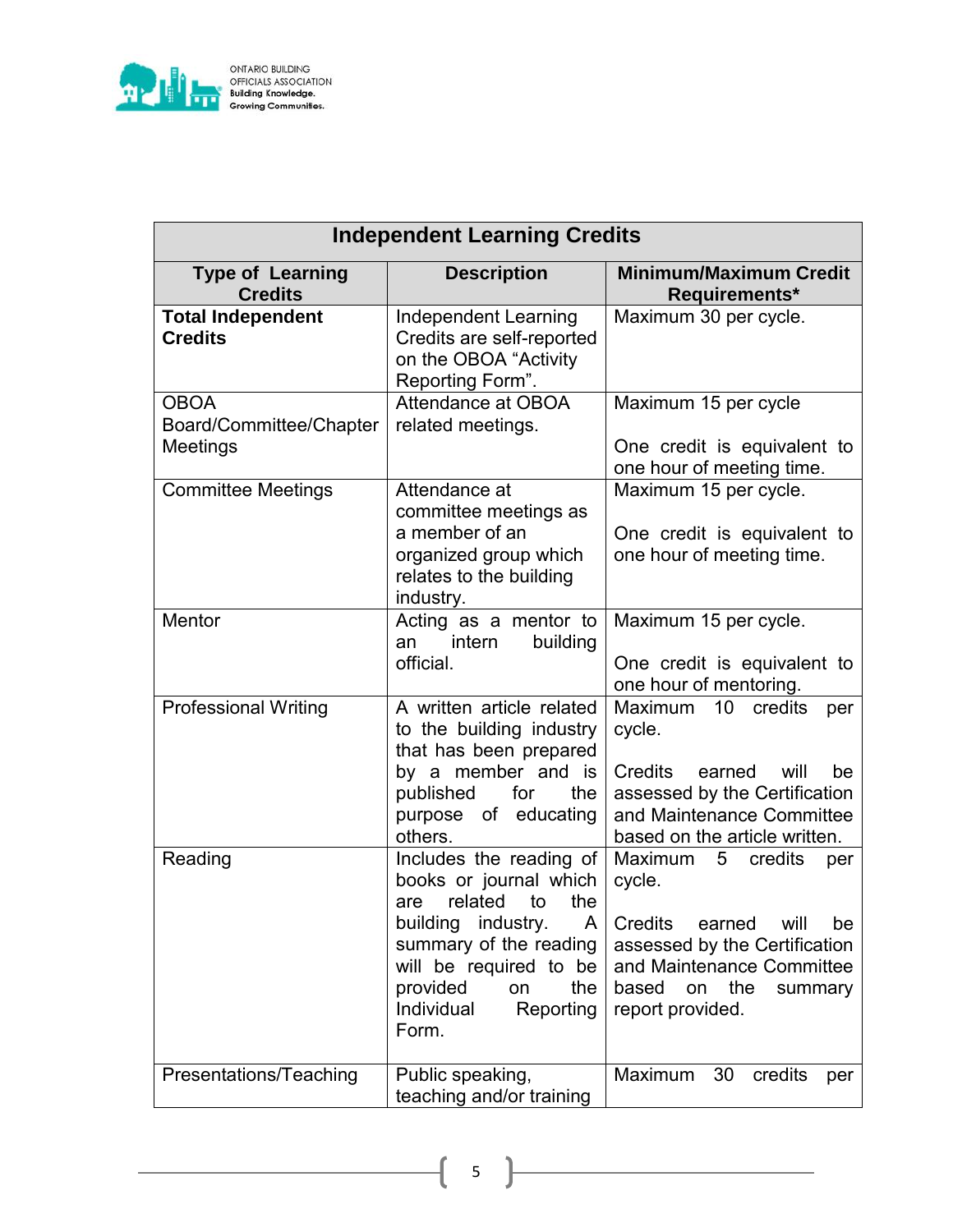

ONTARIO BUILDING<br>OFFICIALS ASSOCIATION<br>Building Knowledge.<br>Growing Communities.

|                           | including speaking at<br><b>OBOA Chapter</b>                                                                                               | cycle.                                                                           |
|---------------------------|--------------------------------------------------------------------------------------------------------------------------------------------|----------------------------------------------------------------------------------|
|                           | Meetings or AMTS on a<br>topic related to the<br>building industry and<br>teaching at a college or<br>other post-secondary<br>institution. | One credit is equivalent to<br>one hour of teaching and/or<br>presentation time. |
| <b>Professional Tours</b> | Organized and guided<br>tours on a topic or<br>location related to the<br>building industry.                                               | Maximum 10 credits<br>per<br>cycle.<br>One credit is equivalent to               |
|                           |                                                                                                                                            | one hour of tour time.                                                           |

\*members certified during the cycle will have maximum/minimum limits pro-rated based on certification date (see FAQ #11).

6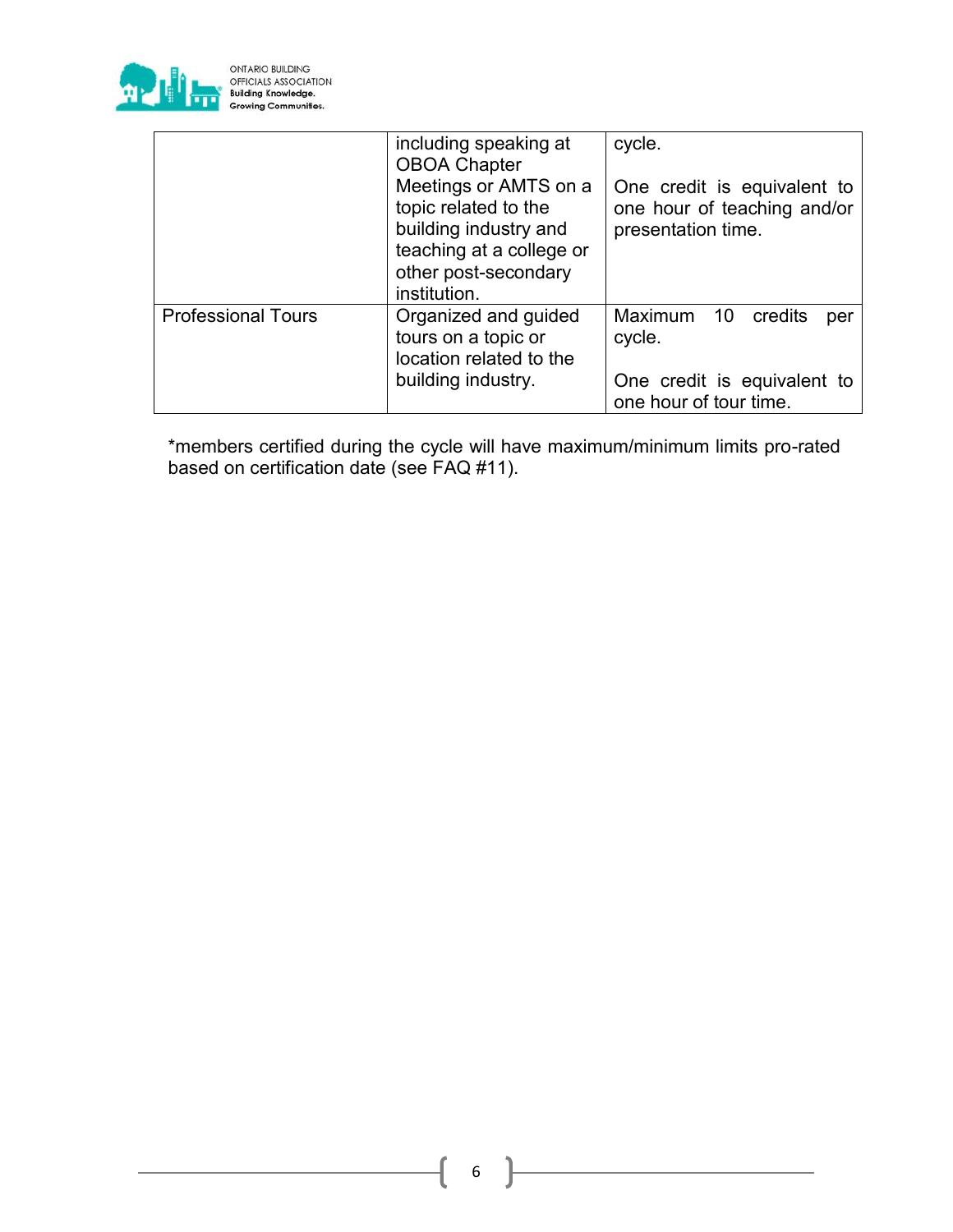

# **FAQ**

## **1. When will the enhanced CPDP program be implemented?**

Implementation will be January 1, 2017.

The 1<sup>st</sup> CPDP cycle will begin on January 1, 2017 and end on December 31, 2019.

#### **2. Why are updates to the current CPDP program required? Why are the number of credits required being doubled?**

Upon review of the current program, it was felt that the existing system does not effectively reflect the OBOA vision and commitment towards ensuring a safer and more sustainable and accessible Ontario. The new program raises the bar by showing our credentials are in line with other professional associations and will provide assurance to the public that Ontario's building officials are relevant, highly skilled professionals whose role is to protect the public. This can only be shown through progressive and relevant certification AND maintenance of certification or, a meaningful Continuing Professional Development Program.

Safety is of utmost importance to building officials in Ontario because of the dangers unsafe buildings present to the public. Unfortunately this has been clearly demonstrated by the fatal collapse of the Algo Mall in Elliot Lake.

Continuing education program requirements for similar professional associations across the country were reviewed in developing the new CPDP. We looked closely at the number of credits or hours of training required other groups required and established our numbers accordingly. Based on historic data of our certified member and the current maintenance program, we are confident that the majority of our certified members will have no difficulties in achieving the requirement of 60 credits over 3 years by allowing increased flexibility in both how credits can be earned and expanding the types of training/learning that qualify as credits. This program will provide a building a record of our commitment to on-going professional development.

#### **3. Who does the CPDP program apply to?**

The program applies to all Certified Building Code Officials (CBCO) and Building Code Qualified (BCQ) Government, Associate and Life Members.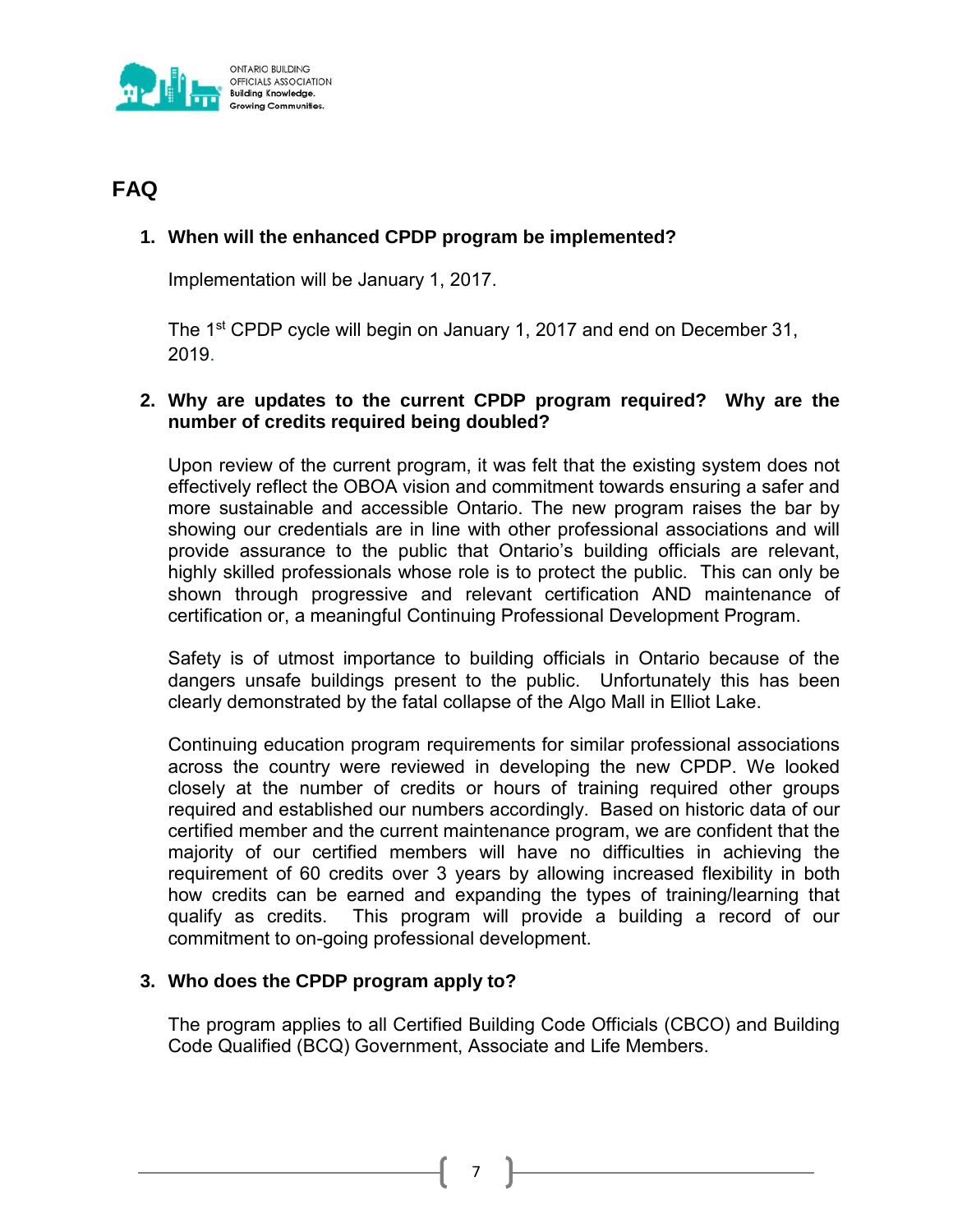

## **4. Who does the CPDP program not apply to?**

The program not apply to CBCO and BCQ Retired members and student members.

Members who are currently on maternity, parental, or medical leave or who are currently unemployed may apply for an extension on the timeline to earn their minimum credits in a current cycle.

#### **5. Will I be required to comply with the CPDP to maintain OBOA membership?**

Members who are CBCO or BCQ certified are required to comply with the CPDP to maintain their certification. Members who are not currently certified as either CBCO or BCQ will not be required to comply with the program to maintain OBOA membership but are strongly encouraged to pursue certification to provide assurance of their qualifications to the public, their employer and colleagues.

#### **6. Has the MMA endorsed this new program?**

The MMA was invited to provide commentary on the proposal and met with OBOA during the development process. Preliminary comments indicate that the new CPDP is a step in the right direction and will closely align with any future MMA continuing development requirements.

#### **7. Will approval of the new CPDP be voted on by members?**

Under the OBOA By-law, certification and maintenance programs for members may be revised and established from time to time by the Board and are not required to be voted on by the membership.

The new CPDP program was sent out to the OBOA membership in March 2016 for review and commentary. Comments have been considered and incorporated where possible. We will be monitoring the effectiveness of the program and welcome any feedback from the members.

#### **8. Will the Annual Meeting and Training Session continue to count as credits under the new system?**

Certified members will no longer automatically obtain 18 credits for registering as a delegate at the AMTS beginning with the 2017 AMTS. Attendance at technical sessions, the Annual General Meeting, Ministry Updates, etc. will all count as contributing towards credits and will be tracked through attendance at the individual sessions.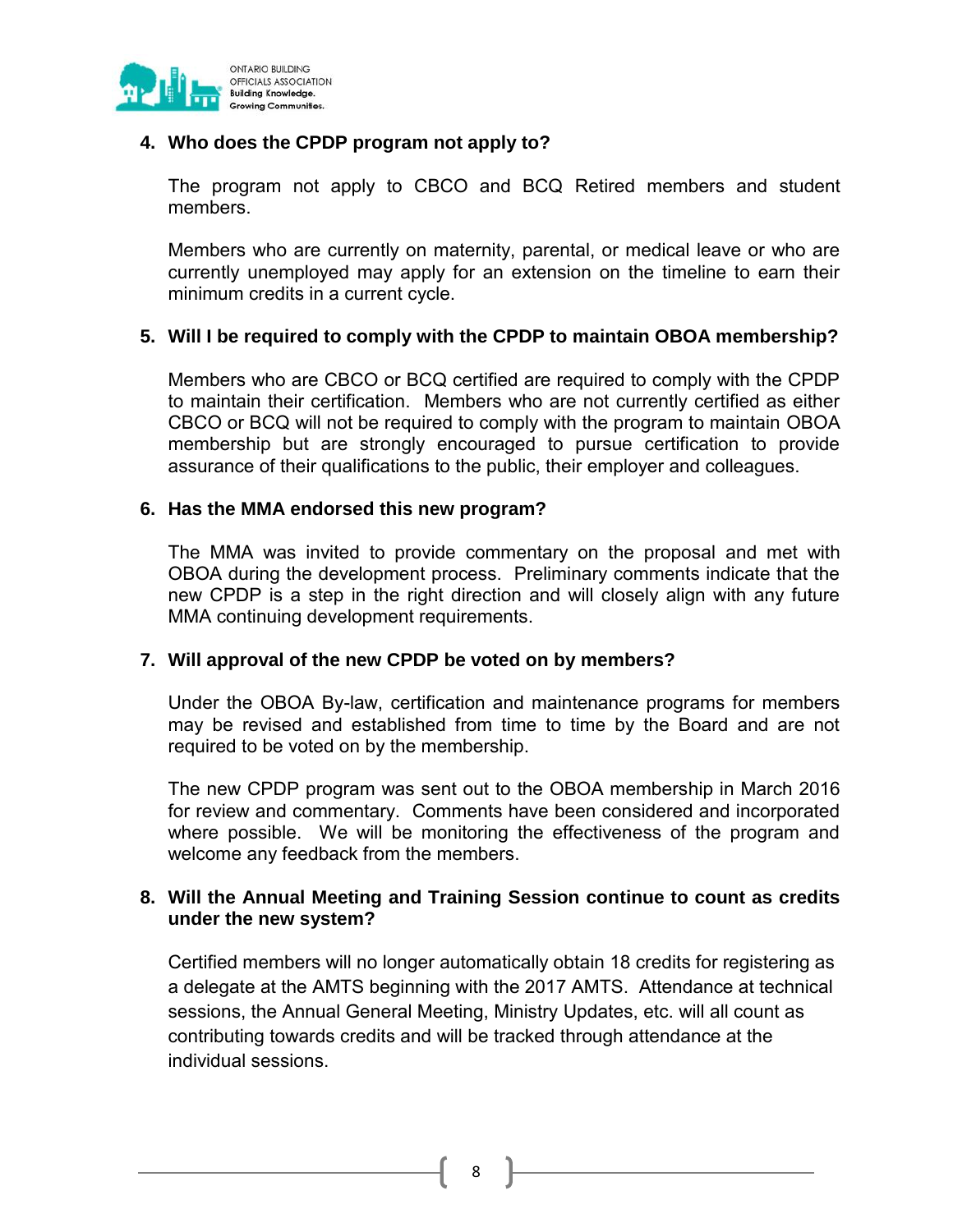

## **9. Will the OBOA track credits from Chapter meetings as are currently done via chapter meeting minutes and year end reports?**

Yes, attendance at all OBOA Chapter meetings will continue to be recorded the same way as in the past (meeting minutes/annual reports) and submitted by the Chapter to the OBOA office for recording.

## **10.Will other associations' annual meetings count as credits? Eg. The OPIA Annual Meeting?**

Yes, these meetings will be eligible as structured learning credits. Proof of attendance is required and credits can be earned at the rate of 1 credit per hour of conference time to a maximum of 30 credits per 3 year cycle.

## **11.Will newly certified CBCO or BCQ members be required to earn credits in the cycle in which they become certified?**

Newly certified members will no longer be exempt from complying with earning credits in the cycle in which they become certified. The requirements for the total number of credits required when a member becomes certified partway through a cycle will be prorated based when in the 3-year cycle they become certified as follows:

| <b>Certification Date</b>                                | <b>Credits Required</b> |
|----------------------------------------------------------|-------------------------|
| Jan 1 <sup>st</sup> Year 1 – Jun 30 <sup>th</sup> Year 1 | 60                      |
| Jul 1 <sup>st</sup> Year 1 – Jun 30 <sup>th</sup> Year 2 | 40                      |
| Jul 1 <sup>st</sup> Year 2 – Jun 30 <sup>th</sup> Year 3 | 20                      |
| Jul 1 <sup>st</sup> Year 3 – Dec 31 <sup>st</sup> Year 3 |                         |

Training taken within the cycle a member is certified in (that was not required for certification purposes) can count towards required CPDP credits.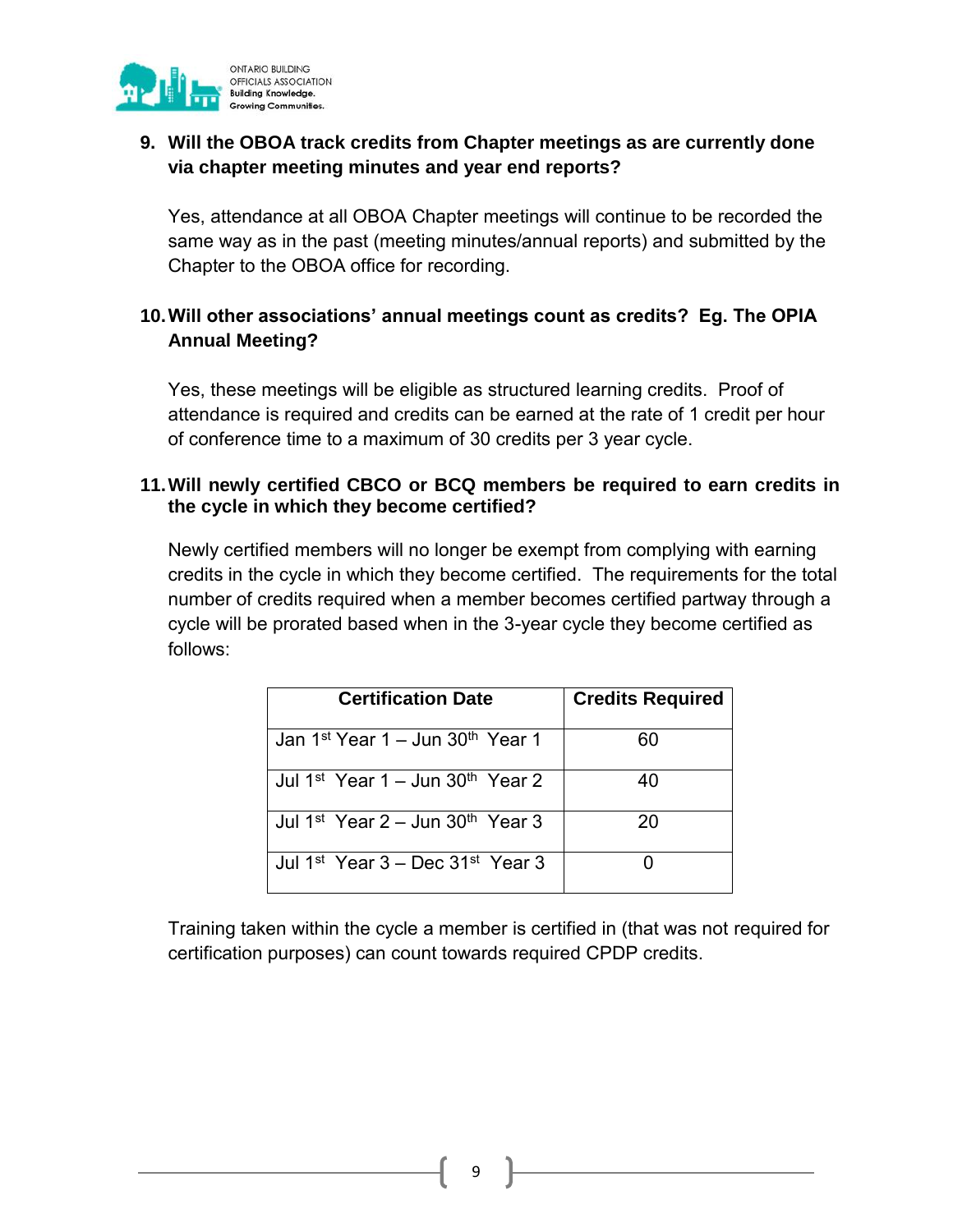

#### **12.How do I ensure a training program/course is acceptable for credit in the CPDP?**

Acceptable examples of credits can be found on the OBOA website. A member may request that the Certification Committee review a course/training program to ensure its suitability towards earning credits under the CPDP at any time.

#### **13.What will I be required to provide as proof of training?**

All OBOA administered courses, programs and code training events will automatically be recorded.

Members are expected and will continue to track credits earned, using the "Individual Reporting Form" on the OBOA website in the same manner as the old maintenance program.

For structured learning credits, a member will be required to provide proof of attendance/successful completion of courses, programs or training by way of official transcripts, receipt of payment confirming attendance by the course provider, certificate of completion/attendance, or written confirmation from their employer that they attended and passed (if applicable).

Official proof of completion for independent learning will not be required. A member will be required to personally track these credits on the "Individual Reporting Form" available on the OBOA website.

#### **14.How will the CPDP be monitored?**

A random sampling of 1-3% of the certified membership will be audited by the Certification Committee for compliance with the requirements of the CPDP.

#### **15.Can I carry over training/courses to the next cycle?**

Certified members will be able to carry over a maximum of 10 structured credits and 10 independent credits to a subsequent cycle. Credits will not be permitted to be carried over from the current Maintenance program cycle that ends on December 31, 2016 to the new CPDP in effect as of January 1, 2017.

#### **16.What happens if I don't meet the minimum credits in a given cycle?**

As a member of the OBOA who holds the CBCO or BCQ designations, it is anticipated that you will maintain the certification designation as required by the CPDP in accordance with the Association's By-law. Certified members may be given a grace period of up to six months to obtain or provide proof of the required